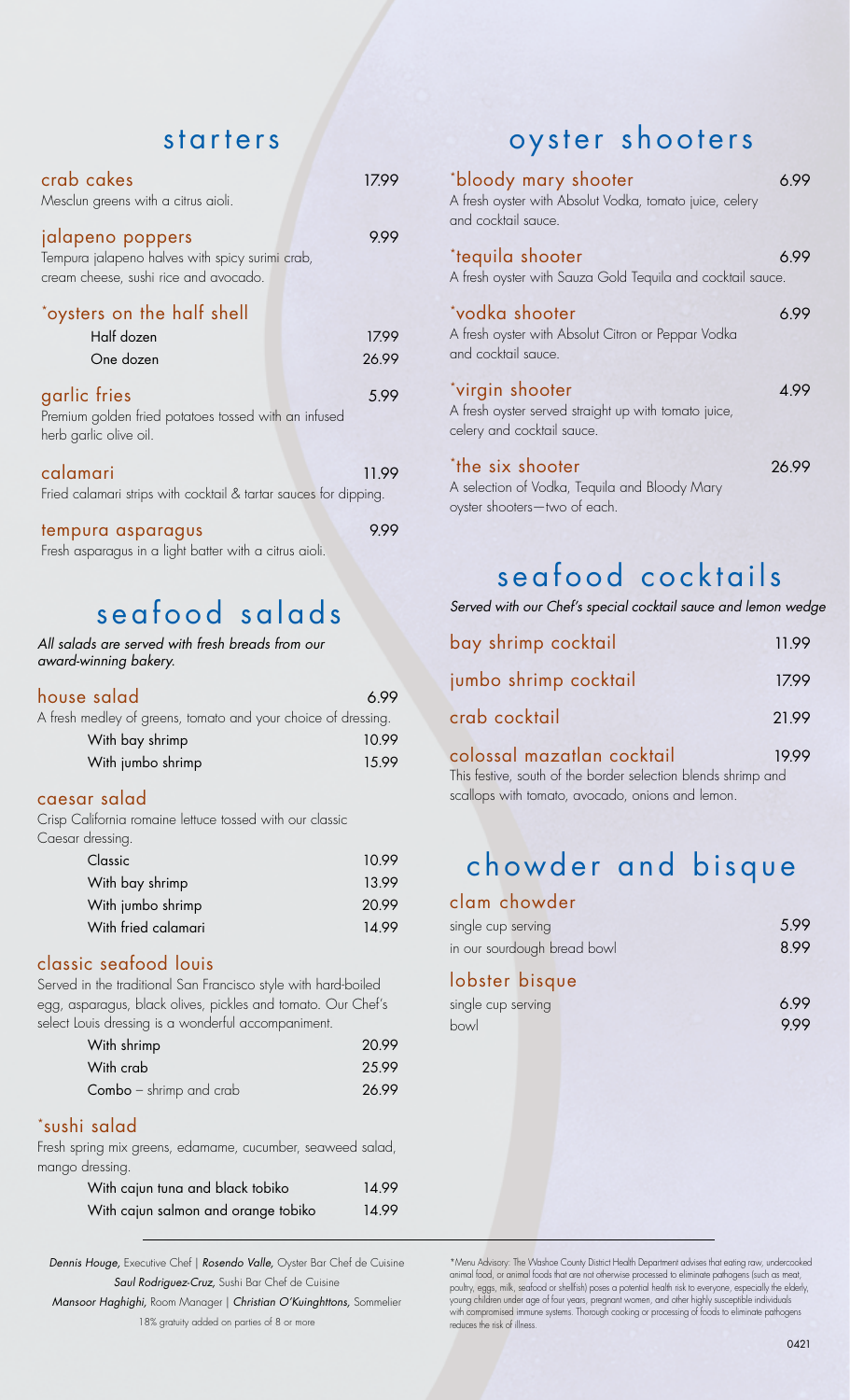# pan roast & stews

*Seafood simmered with wine and tomato cream in our unique exhibition-style stew kettles. Served with fresh breads from our award-winning bakery.* 

| classic oyster pan roast                                   | 19.99 |
|------------------------------------------------------------|-------|
| crab pan roast                                             | 24.99 |
| shrimp pan roast                                           | 21.99 |
| shrimp & scallops pan roast                                | 24.99 |
| combo pan roast<br>Oysters, shrimp, scallops and mussels.  | 25.99 |
| lobster pan roast                                          | 29.99 |
| classic oyster stew<br>A traditional Sky Terrace favorite! | 18.99 |

# crab pots

#### san francisco crab pot 33.99

Dungeness crab, prawns, and green lip mussels steamed in Anchor Steam Beer and seafood broth with fresh corn on the cob and potatoes

# spicy gulf port crab pot 33.99 Dungeness crab, prawns, and green lip mussels steamed in

white wine and seafood broth with cajun seasonings and fresh corn on the cob and potatoes

### pattaya beach crab pot 33.99

Dungeness crab, prawns, and green lip mussels steamed in yellow curry and coconut milk with fresh corn on the cob and potatoes

# house specialties

#### \*seafood voyage for two market price

Our signature specialty. Take a culinary voyage with snow crab, lobster claw meat, jumbo shrimp and Pacific Northwest oysters on the half shell. It's 17 pieces of delectable seafood proudly served with our Chef's special selection of condiments.

#### pan seared sole 18.99

Fresh sole fillet topped with a dill-pepperoncini cream sauce, served with rice pilaf.

#### seven seas crab sampler market price

A 1lb. combination of chilled snow crab, Alaskan king crab and Dungeness crab served with cocktail sauce and drawn butter.

### seafood fettuccine 23.99

A delectable combination of shrimp, scallops and mussels sautéed with fettuccine noodles in a garlic cream sauce.

#### sky terrace fettuccine 21.99

Shrimp, scallops and andouille sausage over a bed of fettuccine in a spicy tomato sauce.

#### poseidon's clams 17.99

Tender clams in a savory seafood broth with white wine, garlic and butter.

### sky terrace fried oysters 18.99

Large, delicately-battered fried oysters. Served with fries, cocktail and tartar sauces for dipping and a lemon crown on the side.

#### southwestern mussels 15.99

Delicately-steamed mussels with cilantro, garlic and tomatoes simmered in a fine, light beer from south of the border.

new orleans style jambalaya 18.99

Andouille sausage, marinated chicken and bay shrimp sautéed with rice, vegetables and Cajun spices.

### deep fried jumbo prawns 21.99

Panko dipped jumbo prawns deep-fried to a golden brown, served with fries.

## shrimp scampi 21.99

Select seafood sautéed in a light garlic cream sauce, presented in a French bread boat and served with fries.

### scampi style combo 22.99

Our Chef's favorite with shrimp, scallops and salmon fillet in a light garlic cream sauce. Presented in a French bread boat and served with fries.

### mediterranean calamari steak 17.99

Parmesan crusted calamari steak topped with Kalamata olivebanana pepper tapenade, served with rice pilaf.

#### cioppino mediterranean 24.99

18.99

Shrimp, scallops, mussels and fresh fish fillet sautéed in extra virgin olive oil and garlic, then simmered in a zesty wine and tomato sauce.

### cape cod style fish and chips

Select cod fillets in a tempura batter served with fries. Cocktail and tartar sauces for dipping.

### new england lobster roll 19.99

Traditional Maine lobster roll with mayonnaise, chopped parsley and celery on a warm brioche egg bun. Served with your choice of house salad or cup of clam chowder.

0421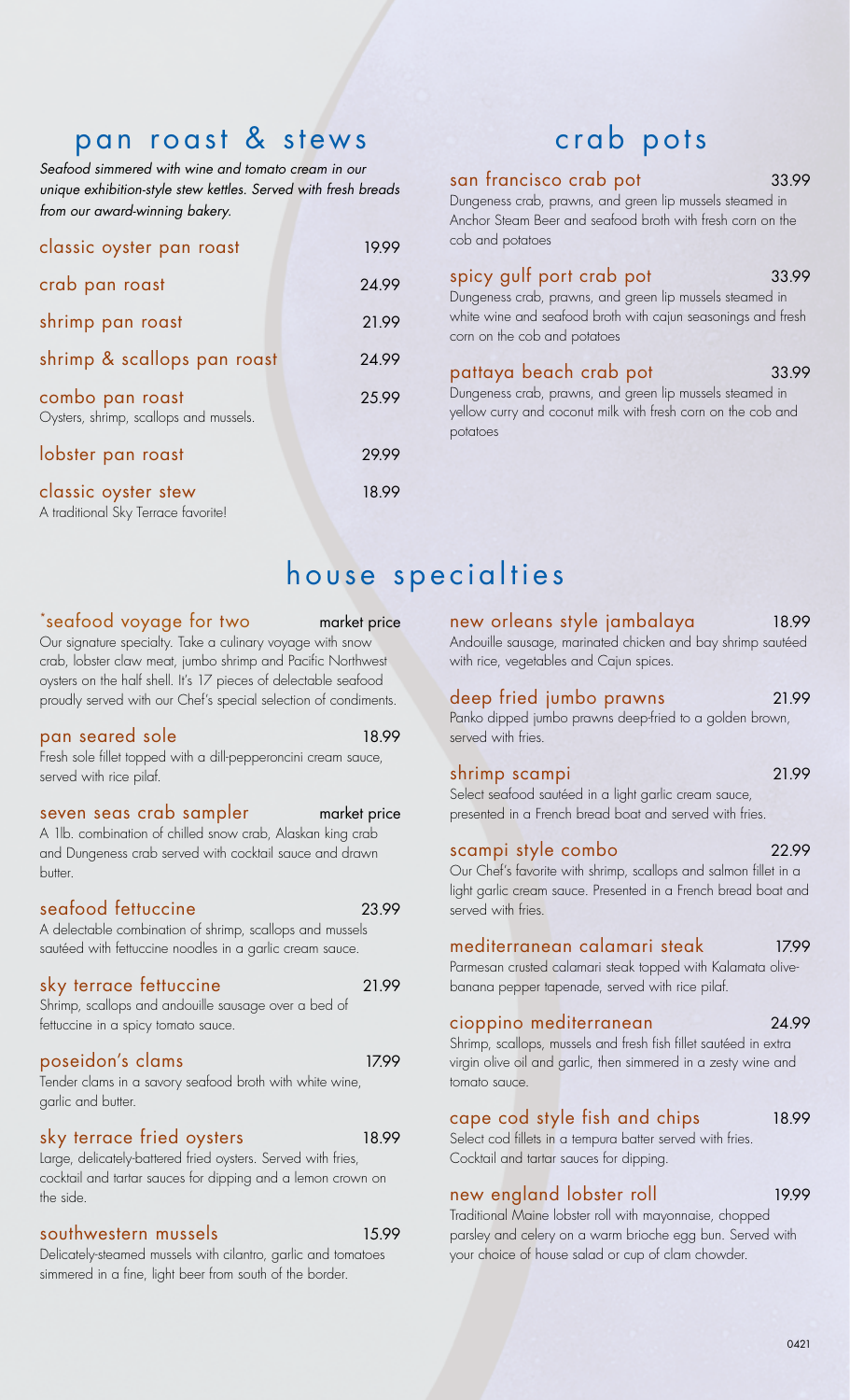# maki sushi

### hand rolls

| *spicy scallops<br>Scallops, spicy sauce, tobiko and green onion. | 8.49 | neptune<br>Salmon skin, octopus, unagi sauce and tobiko.              | 8.99 |
|-------------------------------------------------------------------|------|-----------------------------------------------------------------------|------|
| *fire and ice<br>Spicy scallops, salmon, tobiko and green onion.  | 7.99 | <b>jason</b><br>Spicy grilled scallop, green onion, spicy mayonnaise, | 7 99 |
| $\sqrt{\ }$ v.i.p.<br>Yellowtail, avocado, sriracha.              | 8.99 | unagi sauce and tobiko.                                               |      |

|                                                                        |             | <b>POLIS</b> SIL |
|------------------------------------------------------------------------|-------------|------------------|
| *spicy tuna<br>Tuna, spicy sauce, green onion and tobiko.              | 9.99        | 8.49             |
| california<br>Surimi crab and avocado.                                 |             | 9.99 7.49        |
| crystal shrimp<br>Deep fried shrimp, unagi sauce and spicy mayonnaise. |             | 9.99 7.99        |
| *rainbow                                                               | 11.99 10.49 |                  |

Yellowtail, salmon, maguro and tobiko.

# long and hand rolls

| <i>*</i> tsunami | Spicy surumi crab, cilantro, jalapeño and avocado.       | 9.49      |     |
|------------------|----------------------------------------------------------|-----------|-----|
|                  | salmon skin<br>Fried salmon skin and green onion.        | 8.99 7.99 |     |
| *sierra roll     | Spicy surumi crab, tempura shrimp, salmon, ebi, avocado, | 11.99     | 999 |
|                  | cilantro, thin lemon slices and unagi sauce.             |           |     |

# long rolls

**C** new item

| hurricane<br>Spicy surimi crab, yellowtail, crystal shrimp, spicy mayonnaise, white<br>onions, cilantro, sriracha sauce and lemon, tempura style. | 14.49 | tiger<br>Tempura shrimp, spicy mayonnaise, smoked salmon,<br>unagi sauce and avocado.                                   | 12.49 |
|---------------------------------------------------------------------------------------------------------------------------------------------------|-------|-------------------------------------------------------------------------------------------------------------------------|-------|
| *california rainbow<br>Surimi crab, salmon, shrimp, tuna, yellowtail, cucumber<br>and avocado.                                                    | 12.49 | $\sqrt[4]{6}$ ninja<br>Tempura shrimp and cucumber topped with avocado, yellowtail,<br>black tobiko and unagi sauce.    | 10.99 |
| calamari roll<br>Fried calamari, spicy surimi crab, avocado, green onions<br>and unagi sauce.                                                     | 10.99 | paradise<br>Crystal shrimp, spicy surimi crab, ebi, cream cheese,<br>avocado, spicy sauce and green onion.              | 12.49 |
| 007<br>Tempura salmon, surimi crab and lemon topped with avocado                                                                                  | 10.99 | san francisco<br>Tempura shrimp, avocado, green onion and spicy mayonnaise.                                             | 11.49 |
| and unagi sauce.<br>sky terrace                                                                                                                   | 11.49 | smoked happy<br>Smoked salmon, cream cheese and jalapeño, tempura style.                                                | 9.99  |
| Tempura shrimp, surimi crab, spicy mayonnaise, unagi sauce<br>and avocado.                                                                        |       | <sup>্</sup> ©ি vegas roll<br>Tempura shrimp, spicy tuna, avocado, cucumber, and black tobiko.                          | 10.99 |
| godzilla<br>Yellowtail, green onion, tempura style with spicy sauce.                                                                              | 12.49 | mermaid<br>Crystal shrimp and spicy surimi crab topped with grilled scallops,                                           | 12.49 |
| philly<br>Smoked salmon, cream cheese and green onion.                                                                                            | 11.49 | green onions, unagi sauce and spicy mayo.                                                                               |       |
| *caterpillar<br>Unagi, surimi crab, unagi sauce, cucumber and avocado.                                                                            | 12.49 | *cherry blossom<br>Tempura shrimp, spicy tuna, seared tuna, avocado<br>and unagi sauce.                                 | 12.49 |
| black widow<br>Tempura soft shell crab, cucumber, and spicy mayonnaise.                                                                           | 11.49 | V© sunset<br>Crystal shrimp, spicy surimi crab and cucumber topped with ebi,                                            | 10.99 |
| *mountain<br>Crystal shrimp, spicy surimi crab, tuna, hamachi,                                                                                    | 12.49 | avocado, mango sauce and unagi sauce.                                                                                   | 14.99 |
| salmon, tobiko, spicy mayonnaise and unagi sauce.                                                                                                 |       | *spicy lobster<br>Lobster, spicy mayo, cucumber, lemon, avocado                                                         |       |
| tower<br>Spicy tuna and avocado, tempura style with unagi sauce.                                                                                  | 9.99  | and orange tobiko.<br>*atlantis                                                                                         | 14.49 |
| veggie deluxe<br>Asparagus, cucumber, avocado and mango sauce.                                                                                    | 9.99  | Shrimp tempura, unagi, seared tuna, avocado,<br>with spicy and unagi sauces.                                            |       |
| *high roll<br>tempura salmon and lemon topped with tuna, avocado,                                                                                 | 10.99 | happy<br>Tempura salmon, cream cheese and jalapeño.                                                                     | 11.99 |
| mango sauce, cilantro and unagi sauce<br>dragon<br>Tempura shrimp, spicy mayonnaise, avocado, unagi, cucumber                                     | 12.49 | *fireman<br>$\sqrt{6}$<br>Tempura shrimp and spicy tuna topped with salmon, avocado,<br>habañero sauce and unagi sauce. | 11.49 |

### $\degree$ california rainbow  $\degree$  12.49 onions, cilantro, sriracha sauce and lemon, tempura style. Surimi crab, salmon, shrimp, tuna, yellowtail, cucumber and avocado. calamari roll 10.99 Fried calamari, spicy surimi crab, avocado, green onions <sup>্</sup>তি 007 and unagi sauce. 10.99 Tempura salmon, surimi crab and lemon topped with avocado and unagi sauce. sky terrace 11.49 Tempura shrimp, surimi crab, spicy mayonnaise, unagi sauce and avocado. godzilla 12.49 Yellowtail, green onion, tempura style with spicy sauce. philly 11.49 Smoked salmon, cream cheese and green onion. \*caterpillar 12.49 Communication black widow and the set of the 11.49 Unagi, surimi crab, unagi sauce, cucumber and avocado. Tempura soft shell crab, cucumber, and spicy mayonnaise. \*mountain 12.49 Crystal shrimp, spicy surimi crab, tuna, hamachi, salmon, tobiko, spicy mayonnaise and unagi sauce. tower 9.99 Spicy tuna and avocado, tempura style with unagi sauce. veggie deluxe 9.99  $\%$  \*high roll  $\%$  10.99 Asparagus, cucumber, avocado and mango sauce. tempura salmon and lemon topped with tuna, avocado, mango sauce, cilantro and unagi sauce

Tempura shrimp, spicy mayonnaise, avocado, unagi, cucumber and unagi sauce.